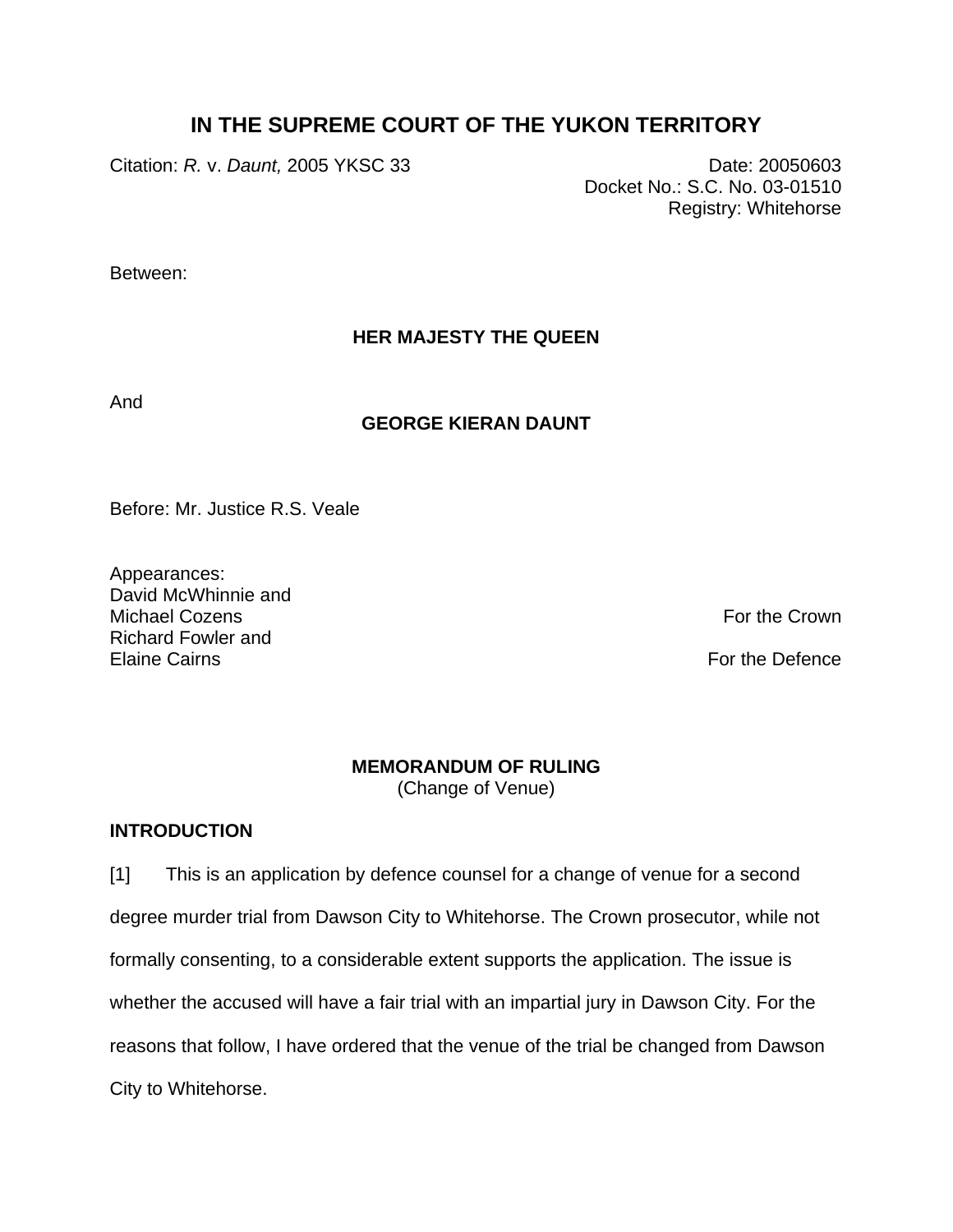#### **THE FACTS**

[2] George Daunt has been charged with the second degree murder of Robert Truswell on August 28, 2003.

[3] The factual basis for this application was initially somewhat weak as it was based upon the affidavit of an associate of defence counsel from Vancouver.

[4] However, the factual basis was amplified by an Agreed Statement of Facts filed by Crown and defence following the hearing of the application.

[5] The Agreed Statement of Facts establishes the following:

- 1. Dawson City is a community of approximately 1800 full time residents.
- 2. Both the applicant and the deceased are/were well known members of the Dawson City community, and both were involved in the local mining industry.
- 3. The events surrounding the death of Robert Truswell were widely reported in the local and national media. Printed articles appeared in the *Yukon News*, *Whitehorse Star* and the *Globe and Mail.*
- 4. Approximately thirty to thirty-five letters were obtained from a wide crosssection of the community supporting the applicant's release on bail.
- 5. Also in connection with the bail application, a petition was prepared and signed by members of the Dawson City community which expressed support for the Accused.
- 6. Previous incidents involving the deceased are widely known in the Dawson City community. Over time the circumstances of these incidents have apparently become distorted by gossip and rumour. One such event which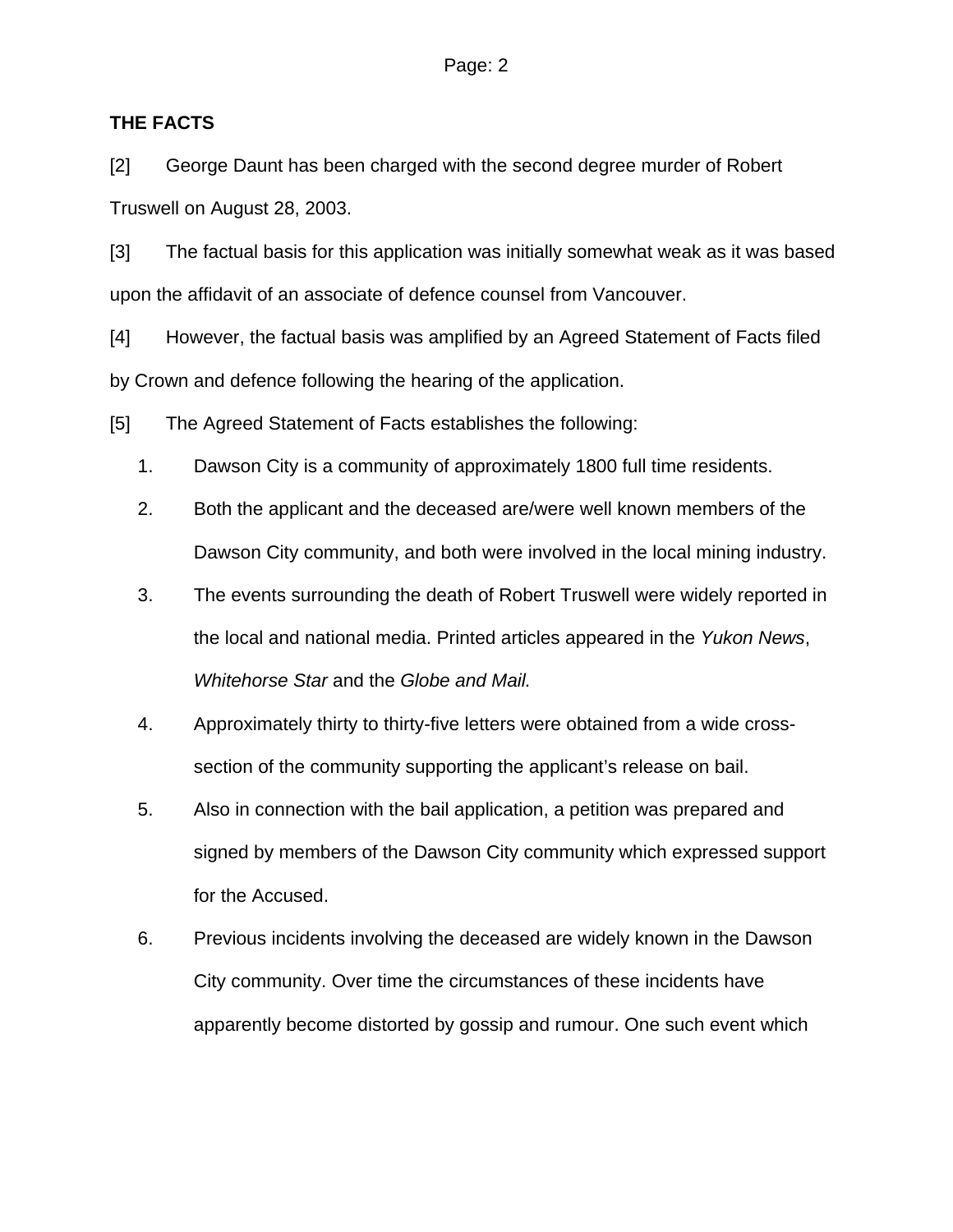has become distorted over time is adverted to by the witness Bryde at the preliminary inquiry.

- 7. The deceased was widely known as "two-by-four Bob" ostensibly because of an incident in which he struck someone with a piece of wood.
- 8. The circumstances of an altercation involving the accused and his father, Dr. Ivan Daunt, a potential Crown witness known to be friendly with Truswell, are well known in the Dawson City community, having been dealt with both in open court and in a community group conferencing forum.
- 9. The Prosecution has disclosed to Defence a copy of a letter from a member of the Dawson City community to the accused while he was initially detained concerning this matter, and seized by the police, which letter expressed an opinion in respect of the death of Truswell that "someone had to do it."

## **ANALYSIS**

[6] The applicable law is not in dispute. Section 599 of the *Criminal Code* provides that the location of a trial may be changed where "it appears expedient to the ends of justice".

[7] The guiding principles for this exercise of discretion are:

- 1. a criminal trial should be held in the place in which the crime is alleged to have occurred;
- 2. the applicant must establish, on a balance of probabilities that a fair and impartial trial cannot be held in Dawson City;
- 3. the discretion to change the location must be exercised judicially, that is on a principled basis;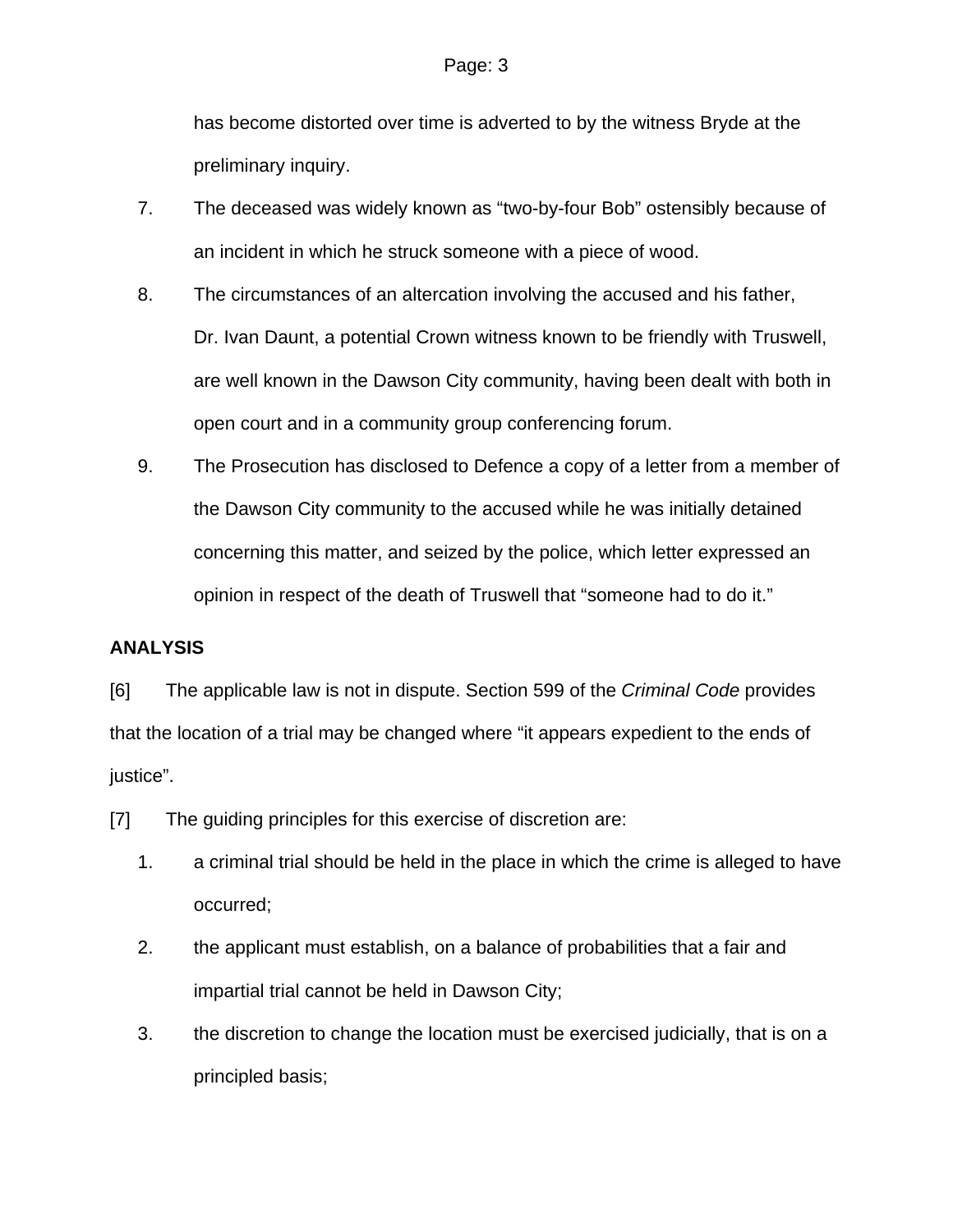4. the applicant must be able to demonstrate that the partiality or prejudice established cannot be overcome by safeguards in jury selection which include peremptory challenges, challenges for cause and trial judge instructions to the jury.

See *R.* v. *Charest* (1990), 57 C.C.C. (3d) 312 at page 350 (Qué.C.A.); *R.* v. *Eng* (1999),

138 C.C.C. (3d) 188 at paragraphs 10 – 13 (B.C.C.A.); *R.* v. *Suzack* (2000), 141C.C.C.

(3d) 449 at paragraphs 30 – 44 (Ont. C.A.), leave to appeal denied [2000] S.C.C.A. No.

583.

- [8] Some of the factors for considering whether a trial will be fair, are:
	- 1. the size of the community;
	- 2. prejudicial pre-trial publicity;
	- 3. widespread animosity that people may have towards the accused or the victim;
	- 4. widespread sympathy for the accused or the victim;
	- 5. fear or revulsion in the community;
	- 6. the nature of the crime; and
	- 7. the nature of the issues

[9] All of the above factors are brought to bear on this trial.

[10] The list of factors is not exhaustive. In this case, there is another troubling factor and that is the number of witnesses likely to be called from the Dawson City community. The Crown has approximately thirty-five witnesses. The names on the Crown witness list can be disclosed to prospective jurors which would reduce the possibility that jurors